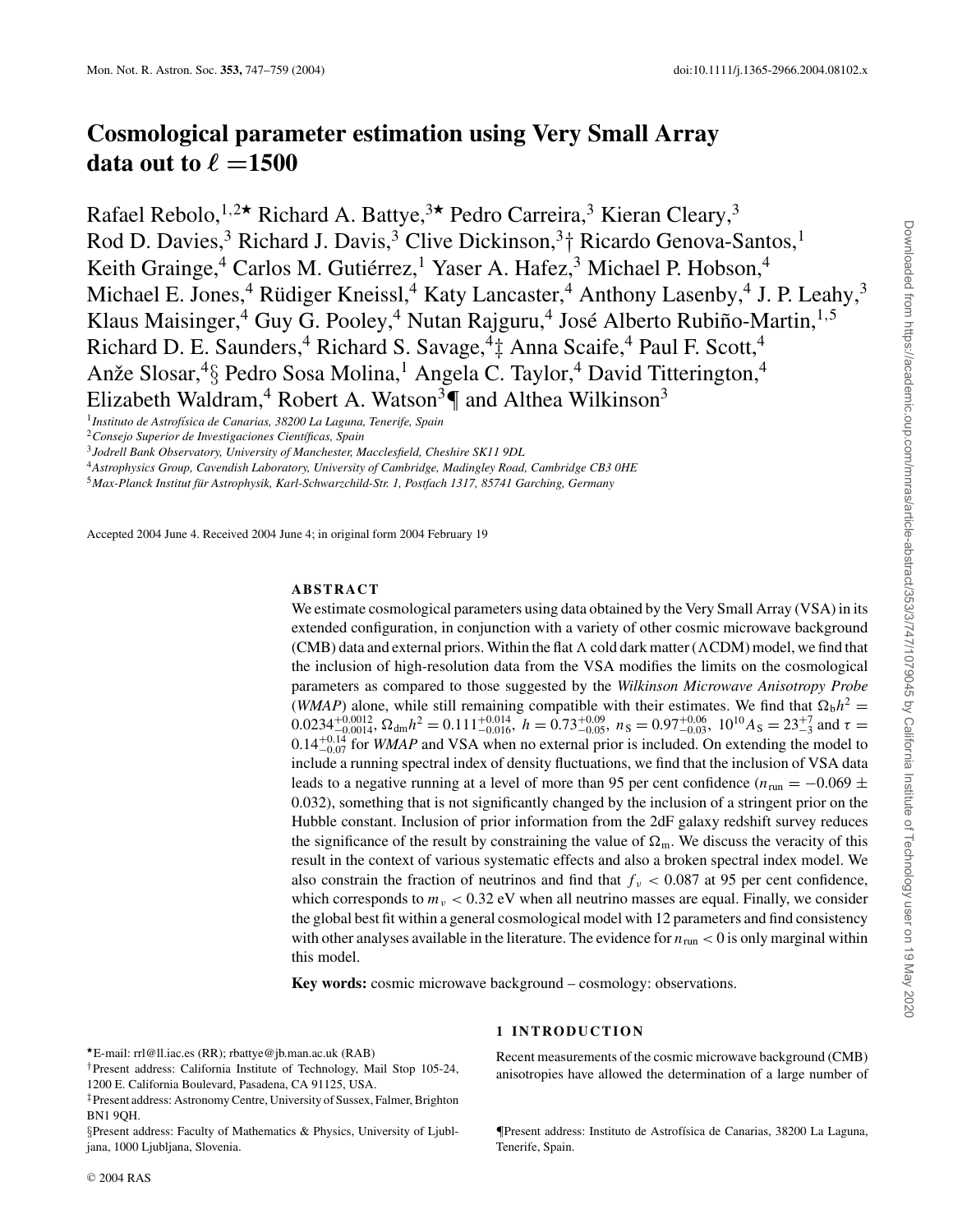cosmological parameters with unprecedented accuracy. The *Wilkinson Microwave Anisotropy Probe* (*WMAP*) and pre-*WMAP* data sets can be fitted by a six-parameter  $\Lambda$  cold dark matter ( $\Lambda$ CDM) model (see, for example, Bennett et al. 2003; Slosar et al. 2003). In order to break the degeneracies inherent in the CMB power spectrum (Efstathiou & Bond 1999), various authors have augmented measurements of the CMB with observations of large-scale structure (LSS), for example, the 2dF galaxy power spectrum (Percival et al. 2001, 2002), Lyman- $\alpha$  forest (Mandelbaum et al. 2003; Seljak, McDonald & Makarov 2003), Sloan Digital Sky Survey (SDSS) three-dimensional power spectrum (Tegmark et al. 2003), measurements of cosmic shear (CS; Hoekstra, Yee & Gladders 2002) and the galaxy cluster luminosity function (Allen et al. 2003a), and/or information on the expansion rate of the Universe from measurements of the Hubble constant (Freedman et al. 2001) and high-redshift supernovae (Reiss et al. 1998; Perlmutter et al. 1999).

High-resolution ( $\ell \ge 700$ ) observations of CMB anisotropies provided by previously released data obtained by the Very Small Array (VSA; Grainge et al. 2003), the Arcminute Bolometer Array (ACBAR; Kuo et al. 2004) and the Cosmic Background Imager (CBI; Pearson et al. 2003) can also be important in reducing the impact of degeneracies and provide information on the parameters relating to the power spectrum of initial density fluctuations over a much wider range of scales. In particular, the *WMAP* team made use of these data in their analyses in order to improve the significance of their results (Spergel et al. 2003).

In this paper, we study the cosmological implications of the new CMB power spectrum measured by the VSA, which has a good signal-to-noise ratio out to a multipole of  $\ell = 1500$  (Dickinson et al. 2004). These observations cover 33 fields, as opposed to 9 in Grainge et al. (2003), representing an improvement of ∼2 in signal-to-noise over the previous data. By virtue of the accurately measured temperature of Jupiter by *WMAP*, the absolute calibration uncertainty for these data is reduced to 3 per cent on the power spectrum: something which will be significant in our subsequent discussion. The power spectrum is measured between  $\ell = 300$  and 1500 with a resolution in  $\ell$ -space of  $\Delta \ell \approx 60$ . Previous measurements of the power spectrum between  $\ell = 130$  and 900 using the VSA compact configuration can be found in Scott et al. (2003).

We will first consider the standard six-parameter flat  $\Lambda$ CDM model and then include extra parameters broadly in keeping with the approach taken in the papers published by the *WMAP* team (Peiris et al. 2003; Spergel et al. 2003; Verde et al. 2003). Our main focus will be on the initial spectrum of fluctuations, quantified by the running of the spectral index, which appears to be particularly sensitive to high-resolution data such as ours. In the case where we do not impose external priors on the CMB data (*WMAP* + VSA), we find that there is significant evidence ( $>2\sigma$ ) for negative running: something that is not implied by the *WMAP* data alone. The significance of this result is sensitive to the inclusion of external priors, the relative calibration of *WMAP* and VSA, and possible source/cluster contamination of the measured power spectrum, illustrating issues that are of great relevance in the era of precision cosmology. The result, if true, would be a significant challenge to models of slow-roll inflation and so we also consider a broken spectral index model. As a final point, we consider a 12-parameter model fit to *WMAP*, *WMAP* + VSA and all available CMB data beyond  $\ell > 1000$ , illustrating the effects of external priors on the estimated parameters. Our results within this model are compatible with previous determinations, both by the *WMAP* team and others.

## **2 METHODOLOGY**

#### **2.1 Cosmological model**

We will define the  $\Lambda$ CDM model as follows. First, we will assume that the Universe is flat and dominated by CDM, baryons and a cosmological constant,  $\Lambda$ . The densities of these components relative to critical are denoted  $\Omega_{dm}$ ,  $\Omega_b$  and  $\Omega_A$  respectively and we define  $\Omega_m = \Omega_{dm} + \Omega_b$  to be the overall matter density (CDM and baryons) in the same units. The expansion rate is quantified in terms of the Hubble constant  $H_0 = 100 h \text{ km s}^{-1} \text{ Mpc}^{-1}$  and we allow for instantaneous reionization at some epoch  $z_{\text{re}}$ (<30) [optical depth τ  $(<0.32$ ].<sup>1</sup> The so-called physical densities of the CDM and baryons are defined as  $\omega_{dm} = \Omega_{dm} h^2$  and  $\omega_b = \Omega_b h^2$ . We will consider only adiabatic models and, guided by the predictions of slow-roll inflation, we parametrize the initial fluctuation spectrum of this model by

$$
P(k) = A_S \left(\frac{k}{k_c}\right)^{n_S - 1},\tag{1}
$$

where  $k_c = 0.05$  Mpc<sup>-1</sup> is the arbitrarily chosen pivot point of the spectrum,  $n<sub>S</sub>$  is the spectral index and  $A<sub>S</sub>$  is the scalar power spectrum normalization.

We will modify this model by the inclusion of two other parametrizations of the power spectrum. We will, for the most part, consider a model with a running spectral index,

$$
P(k) = A_S \left(\frac{k}{k_c}\right)^{n_S - 1 + \frac{1}{2}n_{\text{run}} \log(k/k_c)},\tag{2}
$$

so that the overall spectral index of fluctuations is a function of scale,  $n_S(k)$ , given by

$$
n_S(k) = 1 + \frac{d(\log P)}{d(\log k)} = n_S + n_{\text{run}} \log \left(\frac{k}{k_c}\right),\tag{3}
$$

where  $n_{\text{run}}$  is known as the running of the spectral index. For slowroll inflation to be well defined, one requires that  $|n_{\text{run}}| \ll |1 - \frac{1}{2}$  $n<sub>S</sub>/2$  (Leach & Liddle 2003). We therefore consider an alternative model, which could be motivated by broken-scale invariance models of inflation (see, for example, Barriga et al. 2001), but is probably best thought of as a test of whether or not the data prefer a single power law. The specific choice we will make is to consider

$$
n(k) = n_1 \text{ for } k < k_c \text{ and } n(k) = n_2 \text{ for } k > k_c,\tag{4}
$$

with an appropriate normalization for  $k > k<sub>c</sub>$  so as to make the power spectrum continuous and the same value of  $k_c$  as used in the standard ACDM model.

In our discussion of systematic effects in Section 4, we will consider the possibility of an extra component to the anisotropies with  $C_{\ell} = 2\pi A_X \times 10^{-6}$ . Such a component is motivated by foreground effects resulting from point sources and the Sunyaev–Zel'dovich (SZ) effect from galaxy clusters along the line of sight. The temperature anisotropies as a result of such a component will be  $(\Delta T_\ell)^2$  =  $[\ell(\ell+1)C_{\ell}/(2\pi)] = A_X(\ell/1000)^2$  and could be significant for  $\ell >$ 1000. The VSA has a sophisticated procedure to extract the effects of point sources using a dedicated, collocated, single-baseline interferometer (see Dickinson et al. 2004, for details), and the VSA fields have been chosen to avoid very luminous X-ray clusters. There could

<sup>1</sup> It has been assumed  $\Omega_b = 0.044$ ,  $h = 0.71$  and a flat universe with  $\Omega_m =$ 0.3.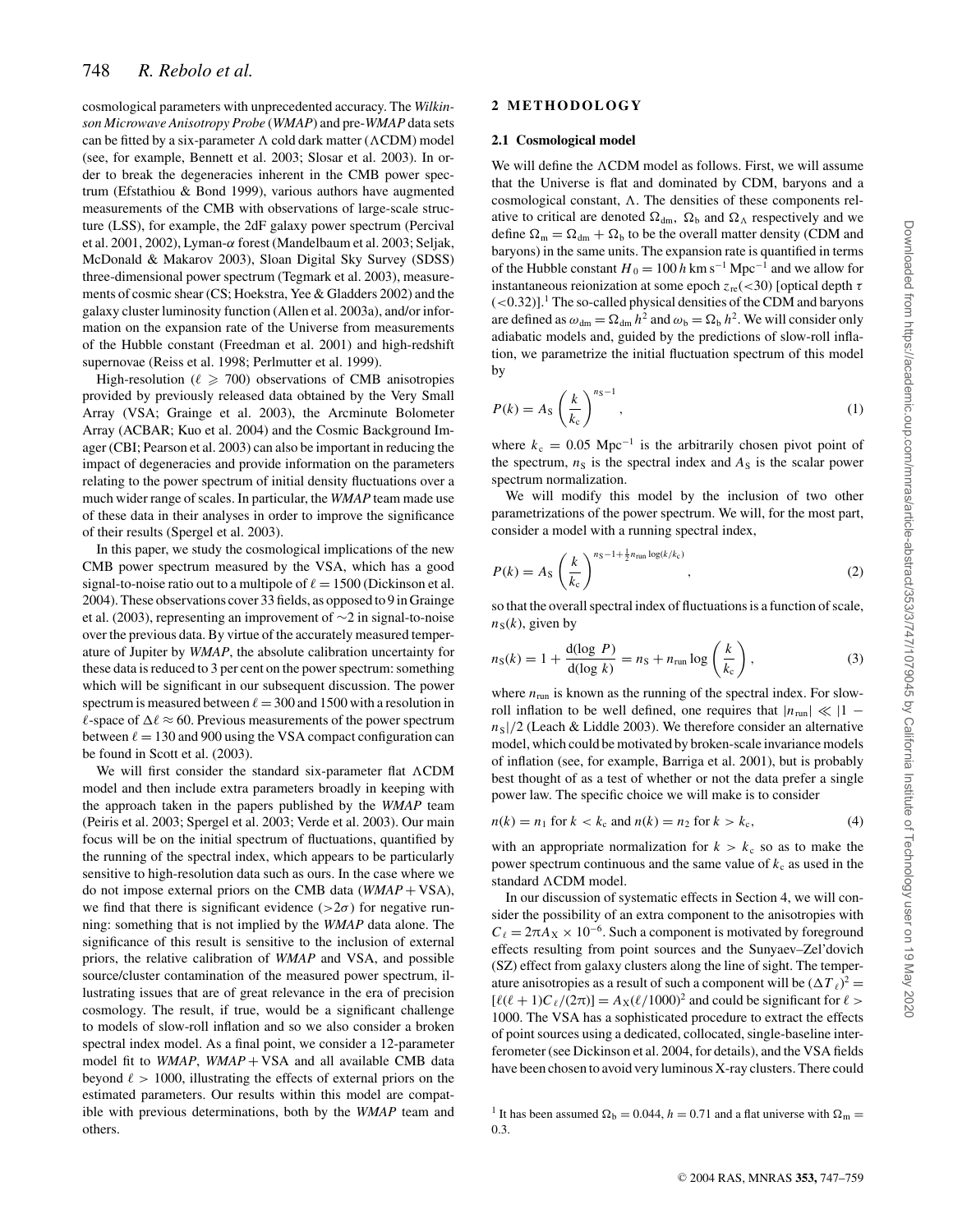still, however, be some residual contamination. Moreover, claims have been made of an excess signal between  $\ell = 2000$  and 4000 by the CBI team (Mason et al. 2003), who attribute this to the SZ effect. If the signal is as large as is claimed, then it could be a contaminant even at lower  $\ell$ . By including such a component in the parameter fitting, it should be possible to constrain the contribution at  $\ell > 2000$ as well as gaining some insights into the possible systematic effects of making such an error.

The other parameters that we will consider in our analyses are:  $f_v = \Omega_v / \Omega_{dm}$ , the fraction of the dark matter that is massive neutrinos;  $\Omega_k = 1 - \Omega_{tot}(\Omega_{tot} = \Omega_{dm} + \Omega_b + \Omega_v + \Omega_\Lambda)$ , the curvature in units of the critical density;  $w = P_0/\rho_0$ , the equation-of-state parameter for a dark energy component modelled as a slowly rolling scalar field;  $n<sub>T</sub>$ , the spectral index of tensor fluctuations specified at the pivot point  $k_c = 0.002 \text{ Mpc}^{-1}$ ;  $R = A_T/A_s$ , the ratio of the amplitude of the scalar fluctuations,  $A_s$ , evaluated at  $k_c = 0.05$  Mpc<sup>-1</sup>, and that of the tensor fluctuations evaluated at  $k_c = 0.002 \text{ Mpc}^{-1}$ . In addition to these parameters, for which we fit, we will also comment on various derived quantities:  $t_0$ , the age of the universe;  $\sigma_8$ , the amplitude of density fluctuations in the spheres of 8 *h*−<sup>1</sup> Mpc.

## **2.2 CMB data**

In this paper, we will consider the cosmological implications of four different combinations of CMB data.

(i) The first data set, denoted *COBE* + vsa contains the VSA data as described in Dickinson et al. (2004) combined with the *COBE* data (Smoot et al. 1992; Bennett et al. 1996). The purpose of this particular data set is to check the consistency of the VSA data with the concordant model, without imposing the strong constraining power of the *WMAP* data set (Bennett et al. 2003).

(ii) The second data set, denoted *WMAP* contains only the *WMAP* temperature (TT) data (Hinshaw et al. 2003) and temperaturepolarization cross-correlation (TE) data (Kogut et al. 2003). We use these data sets to provide a meaningful comparison with cosmological results obtained from other data sets, avoiding differences that might arise as a result of the priors and other methodological issues.

(iii) The third data set contains *WMAP* data and the new VSA data and is referred to as  $WMAP + vsa$ . In this data-set we supplement the accurate measurement of the first two peaks by the *WMAP* satellite with the VSA measurements of the power spectrum in the region between the third and fifth peaks. The importance of these data sets is to illustrate the extra information that is available from the measurements of the power spectrum on small angular scales.

(iv) The last data set combines the previous two with all important CMB experiments providing measurements in the region of the second peak of the spectrum and beyond, namely CBI, ACBAR, *BOOMERanG*, *MAXIMA* and the Degree Angular Scale Interferometer (DASI) (Pearson et al. 2003; Kuo et al. 2004; Netterfield et al. 2002; Hanany et al. 2002 and Halverson et al. 2002, respectively). This last data set is hereafter referred to as AllCMB.

Throughout our analysis, we ignore small correlations between data sets that arise as a result of the fact that they have observed the same portions of the sky. This applies only to correlations between *WMAP*, which has used nearly all the sky, and terrestrial experiments, which have observed only small patches. In all cases, the decoupling of observed angular scales and the fact that any given patch of sky observed by a terrestrial experiment makes up less than 1 per cent of the *WMAP* sky coverage makes this approximation truly valid and far below systematic uncertainties.

# <sup>C</sup> 2004 RAS, MNRAS **353,** 747–759

#### **2.3 External priors**

In addition to the CMB data sets described above, we consider the effects of other cosmological data, not only to break the degeneracies, but also to see how the measured CMB power spectrum fits in the wider cosmological context. Each of these external priors is discussed below.

(i) The constraint on the Hubble constant obtained by imposing the *Hubble Space Telescope* (*HST*) key project value of  $H_0 = 72 \pm 1$ 8 km s−<sup>1</sup> Mpc−<sup>1</sup> (Freedman et al. 2001) as a Gaussian distribution. The error bar includes both statistical and systematic uncertainty and prohibits the low-density, low-*h* universes allowed by the CMB data alone.

(ii) Constraints on large scale structure from the 2dF Galaxy Redshift Survey (Colless et al. 2001; Percival et al. 2001, 2002), which provides measurements on scales 0.02 < *k*/(*h* Mpc−1) < 0.15. The 2dF data measure the power spectrum of the galaxy fluctuations in the linear regime, which is linked to the spectrum of primordial fluctuations and the parameters of the standard model in a different manner to the CMB data and, thus, provides an important consistency check. A joint likelihood analysis is performed using the power spectrum data convolved with the window function provided by the 2dF team.

(iii) Constraints from Type Ia supernovae (SNeIa) (Reiss et al. 1998; Perlmutter et al. 1999) were included as a prior on the  $\Omega_{\rm m}$  $-\Omega_{\Lambda}$  plane, which help to break the CMB geometrical degeneracy and thus accurately determine the ratio of matter to dark-energy components in our Universe.

(iv) Constraints from the gas fraction  $(f_{\text{gas}})$  in dynamically relaxed clusters of galaxies (Allen, Schmidt & Fabian 2002) and from the observed local X-ray luminosity function (XLF) of galaxy clusters (Allen et al. 2003a). These data provide very accurate measurements of matter content of our Universe, albeit with large systematic uncertainties. We include these priors using importance sampling as in Allen, Schmidt & Bridle (2003b).

(v) Constraints from CS measurements displayed in fig. 3(a) of Hoekstra et al. (2002), which provide an independent restriction in the  $\Omega_m - \sigma_8$  plane from that implied by X-ray observations of clusters. This prior is included using importance sampling.

### **2.4 Parameter estimation**

The parameter estimation has been performed using the COSMOMC computer package (Lewis & Bridle 2002) using the 2003 April version of the software (note that the default parametrization is different in the more recent versions of the COSMOMC package). The calculations were performed on LAM clusters with a total of 42 CPUs at the Instituto de Astrofísica de Canarias (IAC) in La Laguna, Tenerife and the COSMOS supercomputer facility at the University of Cambridge. The COSMOMC software uses the Markov Chain Monte Carlo (MCMC) algorithm to explore the hypercube of parameters on which we impose flat priors. These priors are listed in Table 1. Additionally, the software automatically imposes the physical prior  $\Omega_{\Lambda} > 0$ , which can significantly affect the marginalized probability distributions (see Slosar et al. 2003 for further discussion). For each considered model, we have run the software until 1 in 25 of samples are accepted. Once this is achieved, we ignore the first 200 accepted samples as a burn-in phase. In the flat models this leads to 65 000 independent samples and 200 000 in the non-flat case. These samples were then thinned by a factor 25 and used to plot marginalized probability distributions with the GETDIST facility, which is part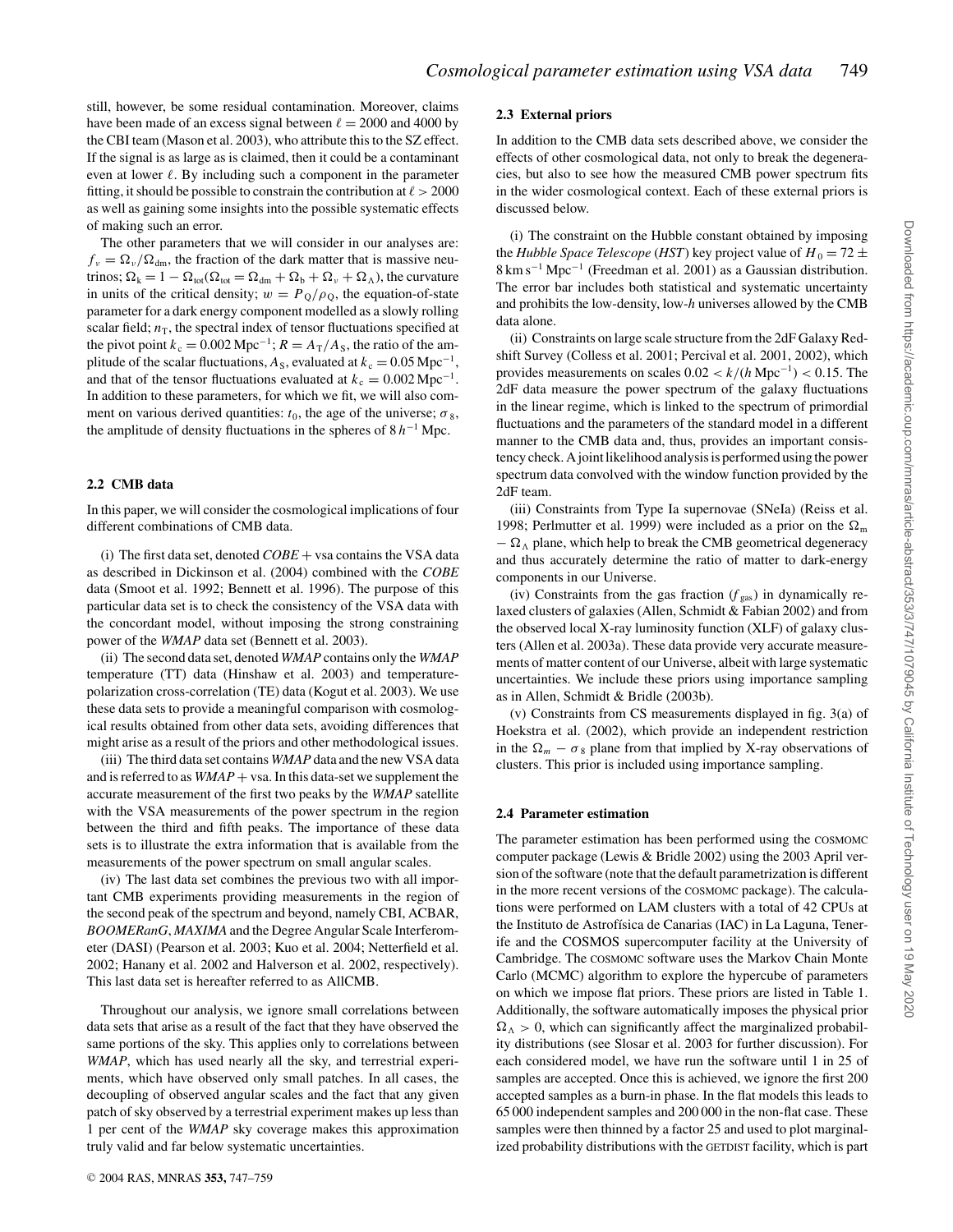**Table 1.** Priors used on each cosmological parameter when it is allowed to vary. The notation (*a*, *b*) for parameter *x* denotes a top-hat prior in the range  $a \leq$  $x \leq b$ .

| Basic parameter      | Prior           |  |
|----------------------|-----------------|--|
| $\omega_{\rm b}$     | (0.005, 0.10)   |  |
| $\omega_{\text{dm}}$ | (0.01, 0.99)    |  |
| h                    | (0.4, 1.0)      |  |
| $n_S, n_1, n_2$      | (0.5, 1.5)      |  |
| $z_{\rm re}$         | (4, 30)         |  |
| $10^{10} A_S$        | (10, 100)       |  |
| $n_{\rm run}$        | $(-0.15, 0.15)$ |  |
| $A_X/(\mu K)^2$      | $(-500, 500)$   |  |
| $f_v$                | (0, 0.2)        |  |
| $\Omega_{\rm k}$     | $(-0.25, 0.25)$ |  |
| $\boldsymbol{w}$     | $(-1.5, 0)$     |  |
| R                    | (0, 2)          |  |
| $n_{\rm T}$          | $(-1.5, 3)$     |  |

**Table 2.** Parameter estimates and 68 per cent confidence limits for the standard six-parameter flat ACDM model.

| Parameter         | $COBE + VSA$                 | WMAP                         | $WMAP + VSA$                 |  |
|-------------------|------------------------------|------------------------------|------------------------------|--|
| $\omega_{h}$      | $0.0328_{-0.0071}^{+0.0073}$ | $0.0240^{+0.0027}_{-0.0016}$ | $0.0234^{+0.0019}_{-0.0014}$ |  |
| $\omega_{\rm dm}$ | $0.125^{+0.031}_{-0.027}$    | $0.117^{+0.018}_{-0.018}$    | $0.111^{+0.014}_{-0.016}$    |  |
| $\boldsymbol{h}$  | $0.77^{+0.15}_{-0.17}$       | $0.73^{+0.10}_{-0.06}$       | $0.73^{+0.09}_{-0.05}$       |  |
| $n_{\rm S}$       | $1.05^{+0.12}_{-0.08}$       | $1.00^{+0.09}_{-0.04}$       | $0.97^{+0.06}_{-0.03}$       |  |
| $10^{10} A_{S}$   | $25^{+11}_{-6}$              | $27^{+9}_{-5}$               | $23^{+/}$                    |  |
| $\tau$            | Unconstrained                | $0.18^{+0.16}_{-0.08}$       | $0.14^{+0.14}_{-0.07}$       |  |



## **3 RESULTS**

#### **3.1 Flat ΛCDM models**

#### *3.1.1 Standard six-parameter model*

We begin our discussion in the context of the standard flat  $\Lambda \text{CDM}$ model with six free parameters ( $\omega_{\rm b}$ ,  $\omega_{\rm dm}$ , *h*, *n*<sub>S</sub>, *A*<sub>S</sub>, *τ*), which was discussed in Spergel et al. (2003) for *WMAP*, with no external priors. We should note that it is, in fact, *z*re that we allow to vary in our analysis, but we present  $\tau$  to be consistent with previous work.

The marginalized distributions for the parameters are presented in Fig. 1 and the derived parameter estimates are tabulated in Table 2. The values for *WMAP* alone can be compared with those in Spergel et al. (2003). Noting that they use a different parametrization ( $\omega_m = \Omega_m h^2$ , instead of  $\omega_{dm}$ ; and  $\tau$  instead of  $z_{re}$ ) and slightly different priors for these parameters, there are only minor discrepancies in the central values, although some of the limits appear to be somewhat larger. The preferred value of the redshift of reionization is  $z_{\text{re}} = 17^{+8}_{-6}$ . The inclusion of the high-resolution data from the VSA mainly affects the tails of the probability distribution function on each of the parameters as one can see from Fig. 1. The resulting new limits are more stringent but the new estimated values remain consistent within 1σ with those from *WMAP* alone. These are most significant for  $n<sub>S</sub>$ , whose best-fitting value reduces from 1.00 to 0.97. The result for  $n<sub>S</sub>$  will be central to our subsequent discussion of the primordial power spectrum. The results from *WMAP* + VSA are very similar to those presented in Spergel et al. (2003) for  $WMAP + ACBAR + CBI$ .

We have also included in Fig. 1 the marginalized distributions and derived limits obtained from the *COBE* + VSA data set, all of which show compatibility with the results of *WMAP*. One slightly unusual



Figure 1. Marginalized distributions for the standard 6-parameter flat  $\Lambda$ CDM model with no external priors (that is, CMB alone) using *COBE* + VSA (solid-line), *WMAP* alone (dotted line) and *WMAP* + VSA (dashed line).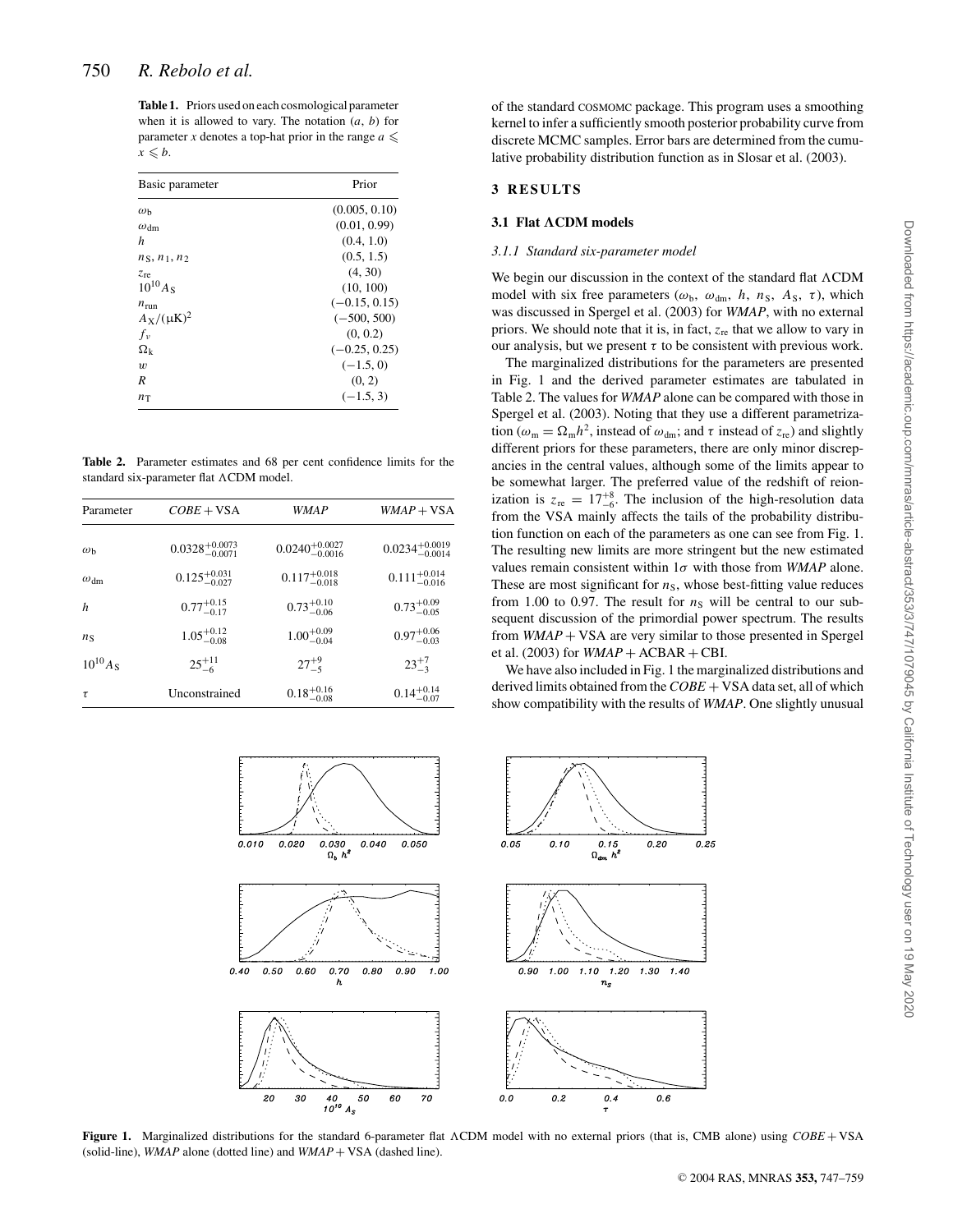result is that for  $\omega_{b}$ , which is much larger than the value suggested by *WMAP*, *WMAP* + VSA and standard big bang nucleosynthesis,  $\omega_b = 0.020 \pm 0.002$ , (Burles, Nollett & Turner 2001) and is a result of the somewhat larger amplitude of the third peak and the shifted first peak preferred by the VSA data (Rubiño-Martin et al. 2003) in isolation (see Dickinson et al. 2004 for a detailed discussion of the preferred peak structure of the current data). Comparing the derived distributions with those obtained by Slosar et al. (2003; using the earlier VSA data presented in Grainge et al. 2003), we find that the results are fully consistent, but the additional VSA data have led to tighter parameter constraints. In particular, the upper limit on  $\omega_{dm}$ has been significantly reduced.

#### *3.1.2 Running spectral index models*

In the previous section, we saw that the inclusion of the VSA data to that of *WMAP* shifts the derived limits on the spectral index. Standard, slow-roll models of inflation predict that the spectral index will be a function of scale, albeit at a very low level, and it seems a sensible parameter to allow as the first beyond the standard model. The analyses of Peiris et al. (2003) and Spergel et al. (2003) provided evidence for a non-zero value of  $n_{run} (= -0.031^{+0.016}_{-0.017})$  when using CMB data from *WMAP*, ACBAR and CBI, along with LSS data from the 2dF Galaxy Redshift Survey and the Lyman-α forest. This result was discussed independently by Barger, Lee & Marfarti (2003), Bridle et al. (2003), Kinney, Kolb & Melchiorri (2003), Leach & Liddle (2003), where it is was shown that it was highly dependent on the inclusion of the data from the Lyman- $\alpha$  forest, the veracity of which has been questioned (Seljak et al. 2003).

**Table 3.** Limits on  $n<sub>S</sub>$  and  $n<sub>run</sub>$  in the flat  $\Lambda$ CDM model with a running spectral index for different CMB data sets and external priors.

| <b>CMB</b>   | External | $n_{\rm S}$            | $n_{\text{run}}$           |  |
|--------------|----------|------------------------|----------------------------|--|
| $COBE + VSA$ | None     | $0.93_{-0.12}^{+0.13}$ | $-0.081_{-0.049}^{+0.049}$ |  |
| <b>WMAP</b>  | None     | $0.94^{+0.07}_{-0.06}$ | $-0.060^{+0.037}_{-0.036}$ |  |
| $WMAP + VSA$ | None     | $0.96^{+0.07}_{-0.07}$ | $-0.069_{-0.032}^{+0.032}$ |  |
| $COBE + VSA$ | HST      | $0.92^{+0.11}_{-0.12}$ | $-0.081^{+0.048}_{-0.048}$ |  |
| <b>WMAP</b>  | HST      | $0.95_{-0.07}^{+0.06}$ | $-0.060_{-0.037}^{+0.037}$ |  |
| $WMAP + VSA$ | HST      | $0.93_{-0.05}^{+0.06}$ | $-0.069_{-0.036}^{+0.036}$ |  |
| $COBE + VSA$ | 2dF      | $1.00^{+0.12}_{-0.13}$ | $-0.044_{-0.061}^{+0.058}$ |  |
| <i>WMAP</i>  | 2dF      | $0.95_{-0.06}^{+0.05}$ | $-0.038_{-0.037}^{+0.025}$ |  |
| $WMAP + VSA$ | 2dF      | $0.93_{-0.05}^{+0.05}$ | $-0.049_{-0.034}^{+0.035}$ |  |

We will start our discussion by considering the same model as in the previous section with no external priors, but with  $n_{\text{run}}$  allowed to vary. The marginalized distributions and derived limits on  $n<sub>S</sub>$  and  $n_{\text{run}}$  are presented in the top row of Fig. 2 and the first three rows of Table 3 for *COBE* + VSA, *WMAP* and *WMAP* + VSA. The derived limits on  $\omega_{b}$ ,  $\omega_{dm}$  and *h* are not changed appreciably and the other



**Figure 2.** Marginalized distributions for  $n_S$  and  $n_{run}$  in the flat ACDM model with a running spectral index. Line styles are as in Fig. 1. The external priors adopted are: none (top row), *HST* (middle row), 2dF (bottom row).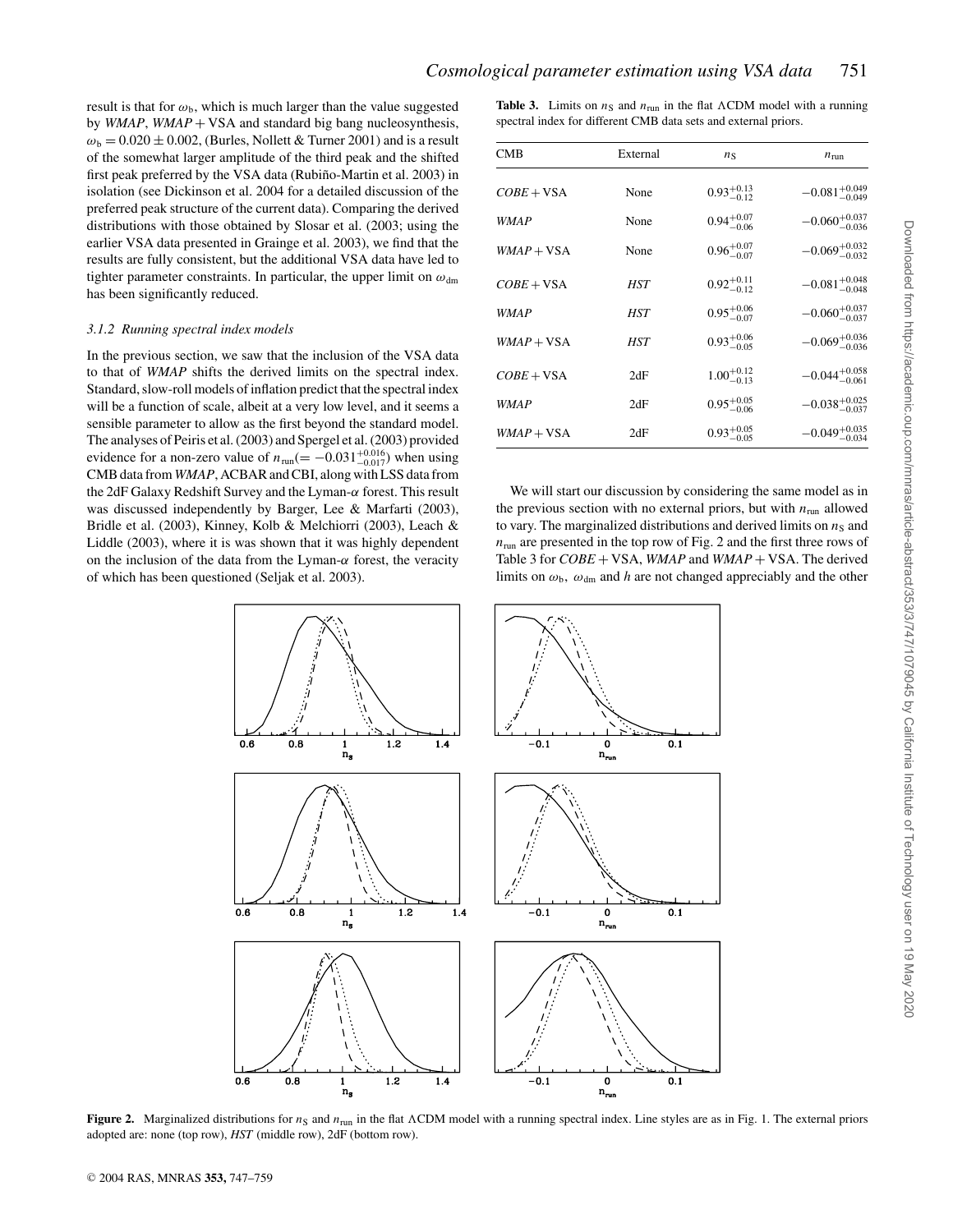parameters,  $A_S$  and  $\tau$  (or  $z_{\text{re}}$ ) are strongly degenerate and  $z_{\text{re}}$  will feature in our discussion below.

The values of  $n<sub>S</sub>$  and  $n<sub>run</sub>$  are not particularly well constrained by  $COBE + VSA$ , but it is worth noting that even in this case there is a definite preference for a value of  $n_{run} < 0$ . The results have been included for completeness and provide a useful cross-check. The results for *WMAP* are somewhat different to those presented in Spergel et al. (2003), something to which we will return in the subsequent discussion. In particular, we find that  $n_{\text{run}} = -0.060_{-0.036}^{+0.037}$ , a 1.6 $\sigma$  preference for  $n_{\text{run}} < 0$ , as opposed to  $n_{\text{run}} = -0.047 \pm 0.047$ 0.04 from Spergel et al. (2003). The significance of this result is improved to 2.2 $\sigma$  by the inclusion of the high-resolution data from the VSA. These quantitative results are borne out on examination of the likelihood curves. It is worth emphasizing that this result comes from CMB data alone.

We have tested the sensitivity of this apparently strong result to the inclusion of external priors from the *HST* and 2dF Galaxy Redshift Survey, and the results are also presented in Fig. 2 and Table 3. We see that the effect of the *HST* prior is to relax marginally the constraint on  $n_{run}$ , although there is a significant change in the derived limit on  $n<sub>S</sub>$ . We note that the results for *WMAP* alone are very similar with and without the *HST* prior.

The inclusion of 2dF does significantly affect our results. Using only *WMAP*, we find that there is only a marginal preference for  $n_{\text{run}}$  < 0 and the inclusion of VSA only yields a 1.4 $\sigma$  result. We note that this is a shift in the derived value and the error bars do not change significantly; it is worth discussing the reason for this shift because it is a result of the breaking of a degeneracy by the addition of 2dF data. The main parameter combination that is constrained by the galaxy power spectrum is the shape parameter  $\Gamma = \Omega_{\rm m} h$ , which arises from the size of the horizon at matter-radiation equality measured in redshift space. Hence, once combined with the CMB data, the derived parameters  $\Omega_{\rm m}$  and  $\Omega_{\Lambda}$  are constrained individually (Efstathiou et al. 2002). Fig. 3 presents the marginalized distribution for  $\Omega_{\rm m}$  for the three cases: no external prior, *HST* prior and 2dF prior. We see that for the first two cases, in which there is significant evidence for  $n_{\text{run}} < 0$ , the preferred values of  $\Omega_{\text{m}}$  are much lower (extremely low in the no prior case) with the corresponding mean values of the distributions giving  $\Omega_m h \approx 0.17{\text -}0.18$ , whereas in the



**Figure 3.** As for Fig. 2, but for the parameter  $\Omega_{\rm m}$ .

latter case  $\Omega_m \approx 0.3$ ,  $h \approx 0.68$  and  $\Omega_m h \approx 0.21$ , closer to the value suggested by Percival et al. (2001) from the their analysis of the 2dF data alone.

### *3.1.3 Broken power-law models*

In the previous section, we have seen that there is some evidence for an initial power spectrum of density fluctuations that is not described by a single power-law index. The running spectral index model is suggested by slow-roll inflation. However, the values that are preferred by the data, at least with some priors, are too large to come from standard slow-roll inflation and are incompatible with the idea of the spectral index being a power series in  $log(k/k_c)$ . Here, we consider a model with two spectral indices  $n_1$  and  $n_2$ , with the cross-over point being  $k_c = 0.05$  Mpc<sup>-1</sup>, which corresponds to  $\ell \approx 800.$ 

The results obtained from this model are presented in Fig. 4 for the *HST* and 2dF external priors respectively, using CMB data from *WMAP* and *WMAP* + VSA. We see that, in both cases and with both data sets, one obtains  $n_1 \approx 1$ . The situation for  $n_2$  is more complicated. For the *HST* case (left column), we see that the bestfitting value is very low. In fact, it is lower than the lower limit we have included as a top hat prior. For *WMAP*, values as large as  $n_2$  = 1.4 are not excluded, whereas the inclusion of the VSA has the effect of excluding models with  $n_2 > 1$ . The inclusion of the 2dF prior (right column) has a strong effect, moving the distribution of  $n_2$  to larger values, but still preferring  $n_2 < 1$ . In this case, for *WMAP* we find that  $n_1 = 0.99 \pm 0.04$  and  $n_2 = 0.97 \pm 0.18$ , which suggests that something close to scale-invariant  $n_1 = n_2 = 1$  is preferred, whereas for *WMAP* + VSA  $n_1 = 0.99 \pm 0.03$  and  $n_2 = 0.88 \pm 0.03$ 0.15. While this is clearly compatible with scale invariant even at the  $1\sigma$  level, there is undoubtedly a preference for a broken spectral index when the VSA is included.

It is clear that our results are compatible with those of the previous section on running spectral index models. Models with  $n_{\text{run}} < 0$  have a lower value of the spectral index for  $k > k_c$  than for  $k < k_c$  and this is exactly what we find in this alternative parametrization. We should note that large variations in  $n_2$  only lead to much smaller changes in the actual power spectrum than one might expect naively from, for example, plotting the power spectrum for different values of  $n<sub>S</sub>$ within the standard  $\Lambda$ CDM model.

#### *3.1.4 Neutrino fraction*

As a final extension to our flat  $\Lambda$ CDM model, it is of interest to include the fraction  $f_{\nu}$  of dark matter in the form of neutrinos. Evidence for a neutrino oscillation, and hence for the existence of massive neutrinos, has been found by solar neutrino and atmospheric neutrino experiments (Fukuda et al. 1998; Allison et al. 1999; Ambrosio et al. 2000; Ahmad et al. 2002; Fukuda et al. 2002). Further evidence for a non-zero value of the neutrino mass has recently been claimed from cosmological data (Allen et al. 2003b).

In addition to obtaining constraints on  $f_{\nu}$ , the inclusion of this parameter will inevitably lead to some broadening of the marginalized distributions for the other parameters. Of particular interest is whether the constraints on the running spectral index derived above are robust to the inclusion of  $f_{\nu}$ . We therefore include  $f_{\nu}$ , with the top-hat prior given in Table 1, into the running spectral index model. In the analysis of this model, we include the 2dF external prior, because current CMB alone provides only a weak constraint on  $f_{\nu}$ .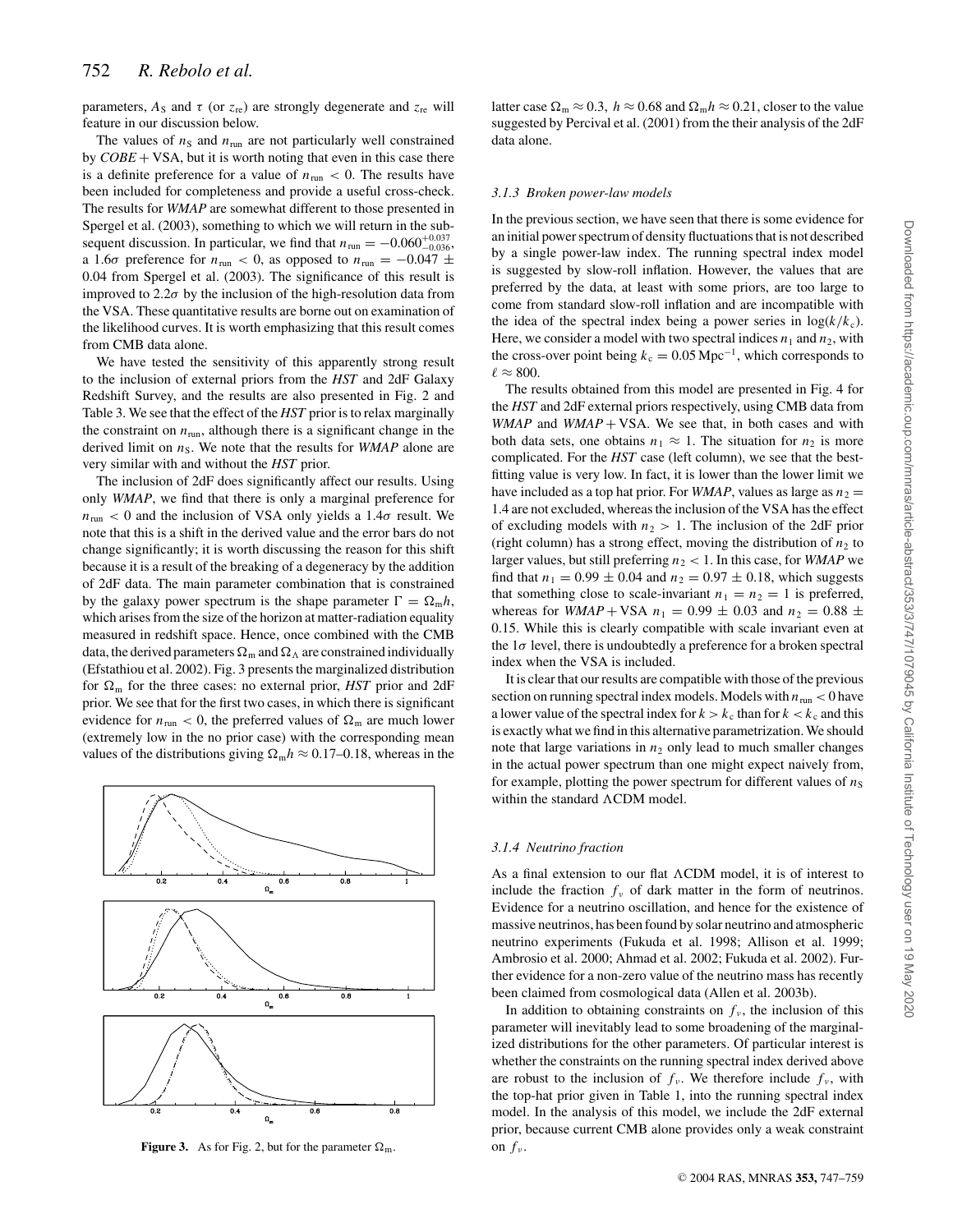

**Figure 4.** Marginalized distributions for  $n_1$  and  $n_2$  in the flat ACDM model with a broken power-law index. The line styles are as in Fig. 1. The left-hand column assumes the *HST* prior and the right-hand column assumed the 2dF prior.



**Figure 5.** Marginalized distributions for  $f_v$ ,  $n_s$  and  $n_{run}$  in the extended flat  $\Lambda$ CDM model, using the 2dF external prior and  $\textit{COBE}$  + VSA (solid-line), *WMAP* alone (dotted line) and *WMAP* + VSA (dashed line).

Fig. 5 shows the marginalized distributions obtained for  $f_\nu$ ,  $n_S$ and *n*run for the three CMB data sets *COBE* + VSA, *WMAP* and *WMAP* + VSA. We find that the 95 per cent upper limit provided by the  $COBE$  + VSA data set,  $f_v$  < 0.132, is only marginally larger than that obtained using *WMAP* data,  $f_v < 0.090$ . The combination *WMAP* + VSA gives similar limits to *WMAP*, namely  $f_v < 0.087$ , which corresponds to neutrino mass of  $m_v < 0.32$  eV when the neutrino masses are degenerate.

For the parameters  $n<sub>S</sub>$  and  $n<sub>run</sub>$ , we see that, as compared with those plotted in Fig. 2 (middle row), the marginalized distributions have indeed been shifted and broadened by the inclusion of  $f_{\nu}$ , although the effects are not very strong. In particular, we note that our earlier finding of a preference for a non-zero value of  $n_{run}$  has been weakened somewhat. A non-zero  $n<sub>run</sub>$  is still preferred, but

at reduced significance. For the  $WMAP + VSA$  data set, we obtain  $n_S = 0.94^{+0.06}_{-0.06}$  and  $n_{\text{run}} = -0.041^{+0.037}_{-0.036}$  with 68 per cent confidence limits.

In the above analysis, we used only 2dF as an external prior. It is of interest to investigate the effect of including different combinations of the additional external priors listed in Table 1. The effect of these additional priors has been calculated by importance sampling our previous results. We also investigate the effect of including all recent CMB data into our analysis. In Fig. 6, we plot confidence limits on all the model parameters for each of our four CMB data sets, each of which, in turn, includes four different combinations of external priors: 2dF,  $2dF + f_{gas}$ ,  $2dF + f_{gas}$  + XLF,  $2df + HST$ and  $2dF + CS$ . The points indicate the median of the corresponding marginalized distribution and the error bars show the 68 per cent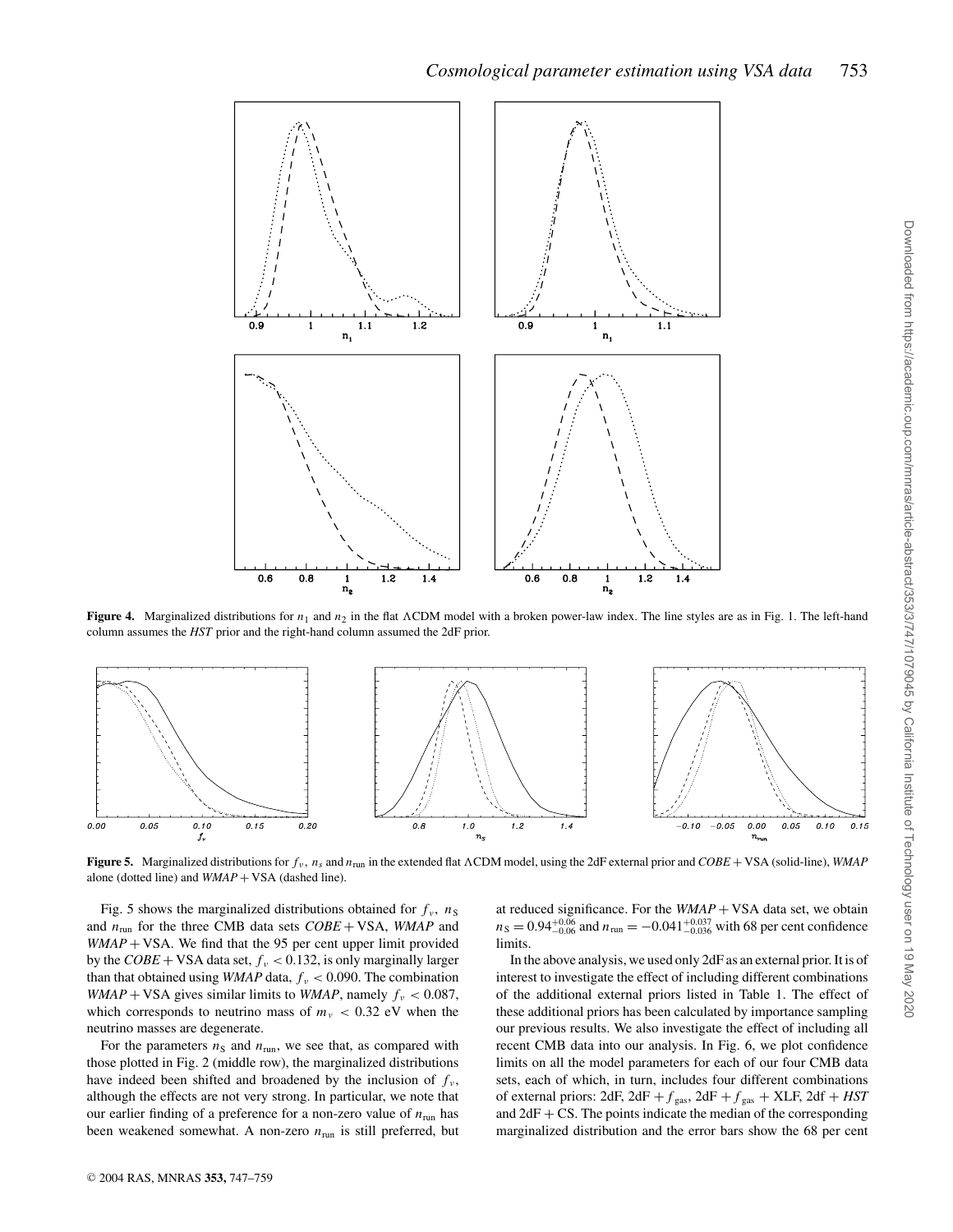

**Figure 6.** Estimates for cosmological parameters in the flat  $\Lambda$ CDM running spectral index model, extended to include  $f_\nu$ . Four CMB data sets are considered and, for each data set, four determinations are plotted, corresponding to different combinations of external priors. From left to right the external priors are: 2dF;  $2dF + f_{gas}$ ;  $2dF + f_{gas}$  + XLF;  $2dF + HST$  and  $2dF + CS$ . The points indicate the median of the corresponding marginal distributions. The error bars denote 68 per cent confidence limits. If a distribution peaks at zero then the 95 per cent upper limit is shown. The horizontal dashed lines plotted in some of the panels indicate BBN values for  $\Omega_b h^2$ , the value of *h* given by the *HST* Key project, the Harrison–Zel'dovich value of the spectral index of fluctuations and a zero value for the running index.

central confidence limit. If the distribution peaks at zero, the point is placed on the axis and the 95 per cent upper limit is shown.

We see that the inclusion of the  $f_{\text{gas}}$  and XLF external priors significantly reduces the error bars on all parameters. The most profound effect is obtained from the XLF prior for the parameters  $f_v$ ,  $\sigma_8$  and  $z_{\rm re}$ , as might be expected from Allen et al. (2003b). Indeed, it is only with the inclusion of the XLF prior that a non-zero value of  $f_v$  is preferred and only then at limited significance. For each of the CMB data set combinations, the best-fitting value in this case is  $f_v \approx 0.05$ , which corresponds to neutrino mass of  $m_v \approx$ 0.18 eV when the neutrino masses are degenerate, with a zero value excluded at around 96 per cent confidence. For  $\sigma_8$  the inclusion of the XLF prior significantly reduces the best-fitting value and the error bars for all CMB data set combinations. A similar, but less pronounced, effect is seen for *z*re.

## **3.2 General ΛCDM model**

Thus far we have considered only a limited range of flat  $\Lambda$ CDM models. In principle, one should properly include all the relevant unknowns into the analysis in order to obtain conservative confidence limits. In this section, we consider a more general  $\Lambda$ CDM model. In addition to including  $f_\nu$  and  $n_{\text{run}}$ , the standard six-parameter flat  $\Lambda$ CDM model is further extended by including  $\Omega_k$ , w,  $R = A_T/A_S$ and  $n<sub>T</sub>$ . This gives 12 variable parameters in total, for which we adopt the top-hat priors listed in Table 1.

For this model, we consider the three CMB data sets *WMAP*, *WMAP* + VSA and AllCMB. In addition, we now use both 2dF and SNeIa as our basic external priors, which are required in order to set constraints on our 12-dimensional cosmological parameter space. For each CMB data set, the marginalized distributions for each parameter are shown in Fig. 7. In addition, marginalized distributions are plotted for the derived parameters  $\Omega_{\Lambda}$ ,  $\Omega_{\rm m}$ ,  $t_0$  and  $\sigma_8$ . The corresponding confidence limits on the parameter values are given in Table 4.

In this more general model, we see that the marginalized distributions of the parameters in our simpler models have broadened somewhat, but are still consistent with our earlier findings. Perhaps most interesting is the fact that some of the marginalized distributions change considerably as more CMB data are used beyond *WMAP*. For  $\Omega_b h^2$ , we see a clear trend towards a lower preferred value [closer to the big bang nucleosynthesis (BBN) estimate] as one adds first VSA data and then all remaining CMB data sets. This effect is accompanied by a gradual upwards trend in the preferred  $\Omega_{dm}h^2$  value. The other parameters exhibiting such trends are  $n_S$ and *n*run. As more CMB data are included, the preferred value of  $n<sub>S</sub>$  moves slightly below unity, although this value is by no means excluded. Perhaps more importantly, the upper limit on  $n<sub>S</sub>$  is significantly reduced as more CMB data are added. An analogous effect is observed for  $n_{run}$ , for which the addition of VSA data significantly reduces the tail of the distribution for positive values of  $n_{\text{run}}$ .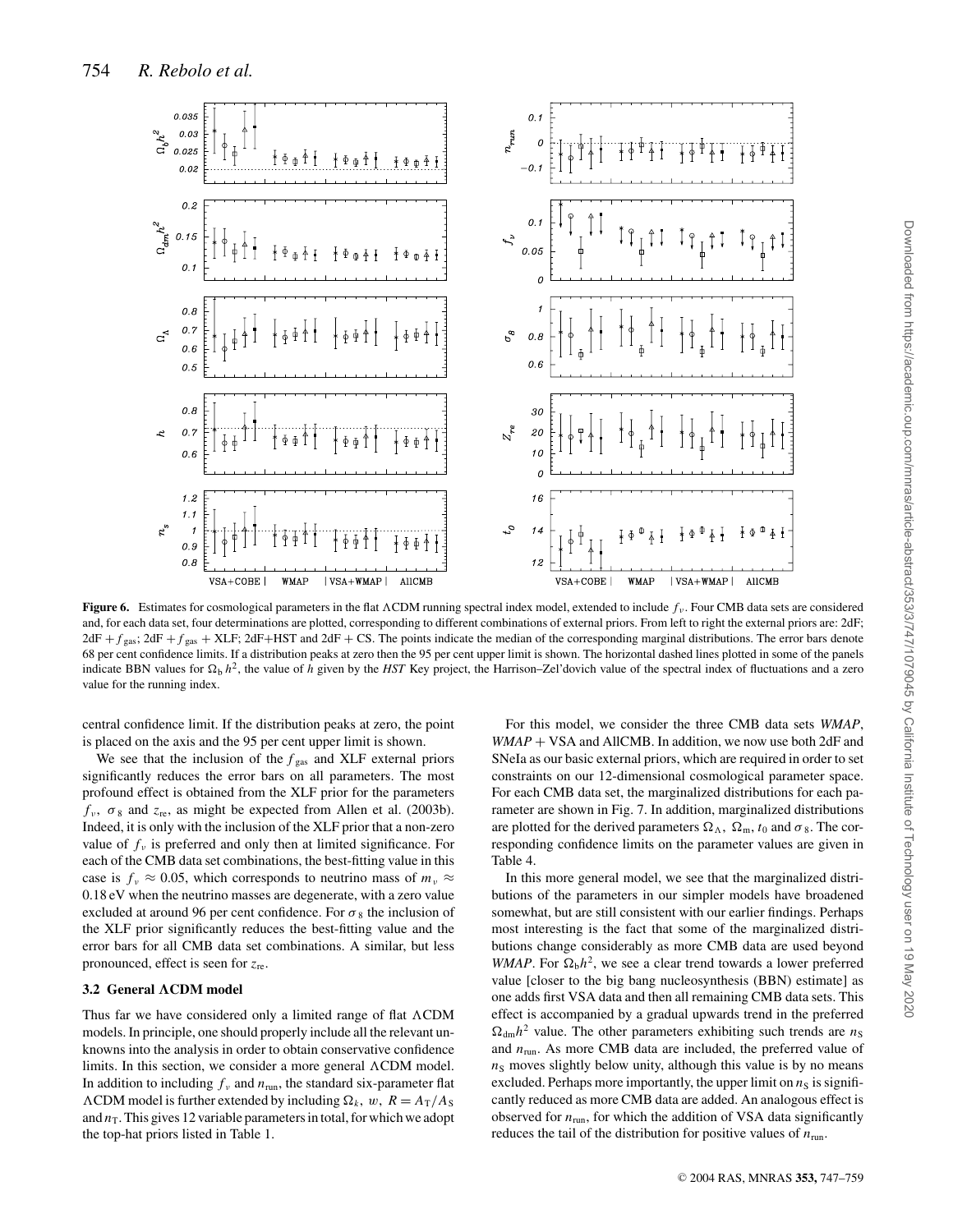

Figure 7. Marginalized distributions for various cosmological parameters in the 12-parameter general non-flat  $\Lambda$ CDM model from *WMAP* (dotted line), *WMAP* + VSA (dashed line) and AllCMB (thick solid line) in combination with external priors from both 2dF and SNeIa.

The remaining marginalized distributions have very similar forms for each of the three CMB data sets, indicating that, for these parameters, the addition of further CMB beyond *WMAP* does not have a significant effect on their derived values and confidence limits. It is worth noting in passing, however, that all CMB data sets are fully consistent with a zero curvature model. Moreover, we find  $w = -1$ with an uncertainty of  $\pm 24$  per cent, which is consistent with dark energy in the form of a cosmological constant. As regards inflation models, we find that the inclusion of VSA data makes a modest reduction in the upper limit on the tensor-to-scalar ratio, which is reduced still further (albeit marginally) by the inclusion of all CMB data; in this last case, we obtain  $R < 0.68$  at 95 per cent confidence. The power-law index of tensor modes  $n<sub>T</sub>$  is fully consistent with zero.

As we did for the flat  $\Lambda$ CDM model, we may investigate the effect of including additional external priors in our analysis of the general model. In Fig. 8, we plot the confidence intervals on all the model parameters for each of our four CMB data sets, each of which, in turn, includes four different combinations of external priors: 2dF,  $2dF + f_{gas}$ ,  $2dF + f_{gas}$  + XLF,  $2dF + HST$  and  $2dF + CS$ . Once again, we see that the inclusion of the  $f_{\text{gas}}$  and XLF external priors has the greatest effect on the confidence limits, and that this is most pronounced for the XLF prior and the parameters  $f_\nu$ ,  $\sigma_8$  and  $z_{\rm re}$ . It is reassuring, however, that the derived limits on  $f_{\nu}$  for the general

<sup>C</sup> 2004 RAS, MNRAS **353,** 747–759

model are very similar to those obtained assuming the simpler flat model. We again find  $f_v \approx 0.05$ , with a zero value excluded at approximately 92 per cent confidence, which is slightly lower than for the flat case. The effect of the XLF prior on  $\sigma_8$  and  $z_{\text{re}}$  in the general model is also similar to that observed in the simpler flat case.

# **4 DISCUSSION AND CONCLUSIONS**

We have used recent data from the VSA, together with other CMB data sets and external priors, to set constraints on cosmological parameters. We have considered both flat and non-flat  $\Lambda$ CDM models and the results are consistent.

Within the flat  $\Lambda$ CDM model, we find that the inclusion of VSA data suggests that the initial fluctuation spectrum is not described by a single power law. As we have pointed out already, the value of  $n<sub>run</sub>$  preferred by the data is incompatible with the basic premises of slow-roll inflation. Moreover, the negative running, which reduces the amount of power on small scales and hence the amount of structure at early times, leads to predictions for the epoch of reionization at odds with the best fit to the CMB data (see, for example, the discussion of Sugiyama, Zaroubi, Silk 2003). This comes almost directly from the temperature-polarization cross-correlation power spectrum observed by *WMAP* (Kogut et al. 2003). Given the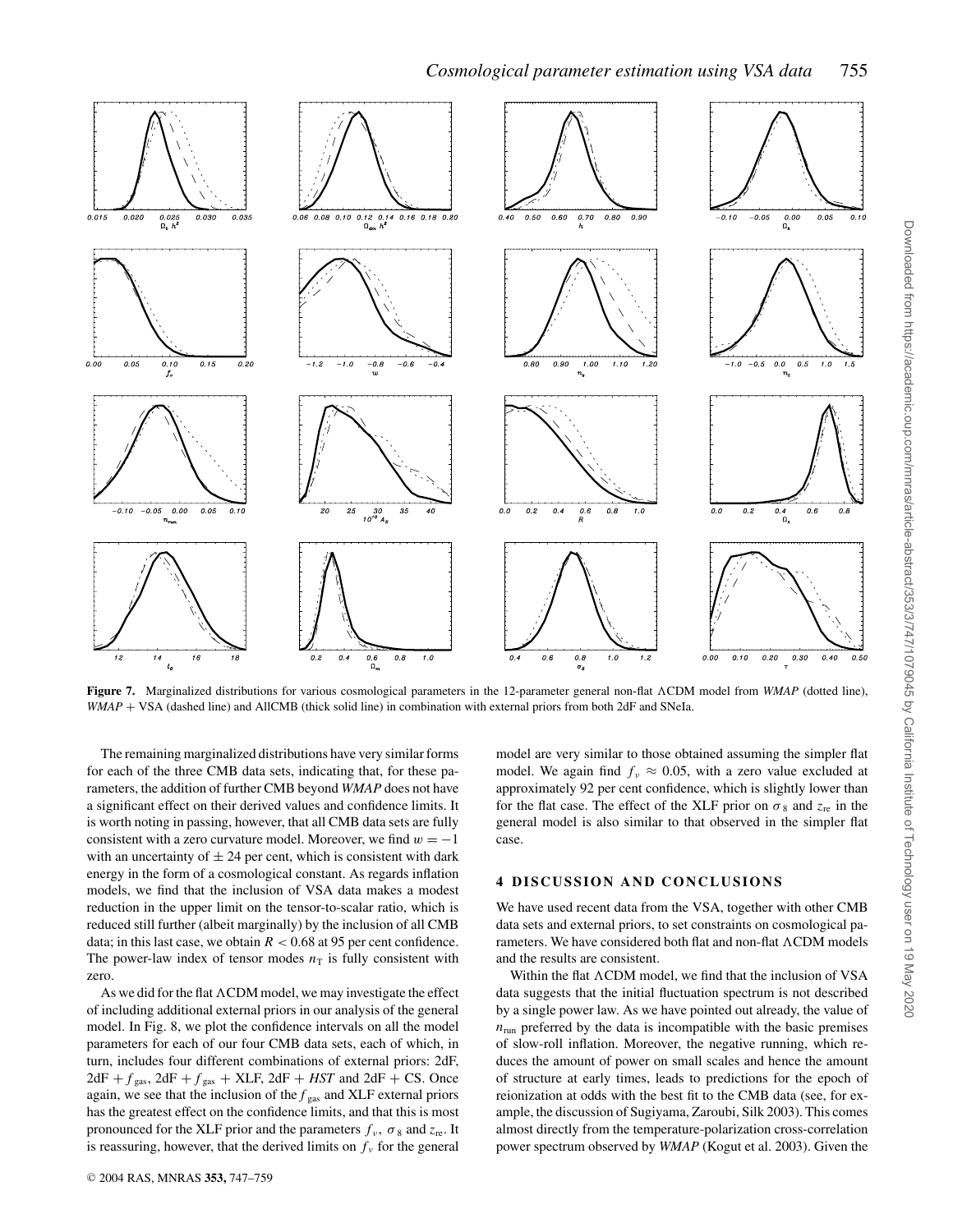**Table 4.** Parameter estimates and 68 per cent confidence intervals for various cosmological parameters as derived from Fig. 7. For  $f<sub>v</sub>$  and *R*, the 95 per cent upper limits are quoted.

|                      | <b>WMAP</b>               | $WMAP + VSA$              | <b>AllCMB</b>             |  |
|----------------------|---------------------------|---------------------------|---------------------------|--|
| $\Omega_{\rm b}h^2$  | $0.025_{-0.003}^{+0.003}$ | $0.024_{-0.002}^{+0.003}$ | $0.023_{-0.002}^{+0.002}$ |  |
| $\Omega_{\rm dm}h^2$ | $0.108^{+0.022}_{-0.021}$ | $0.111_{-0.019}^{+0.021}$ | $0.113_{-0.017}^{+0.017}$ |  |
| $\boldsymbol{h}$     | $0.66^{+0.07}_{-0.06}$    | $0.66^{+0.06}_{-0.06}$    | $0.65^{+0.07}_{-0.07}$    |  |
| $z_{\rm re}$         | $18^{+7}_{-7}$            | $19^{+7}_{-7}$            | $17^{+7}_{-8}$            |  |
| $\Omega_{\rm k}$     | $-0.02_{-0.03}^{+0.03}$   | $-0.01_{-0.03}^{+0.03}$   | $-0.02_{-0.03}^{+0.03}$   |  |
| $f_v$                | < 0.093                   | < 0.083                   | < 0.083                   |  |
| $\boldsymbol{w}$     | $-1.00^{+0.24}_{-0.27}$   | $-0.99_{-0.27}^{+0.24}$   | $-1.06_{-0.25}^{+0.24}$   |  |
| $n_{\rm S}$          | $1.04^{+0.12}_{-0.11}$    | $0.99^{+0.09}_{-0.09}$    | $0.96_{-0.07}^{+0.07}$    |  |
| $n_{\rm T}$          | $0.26_{-0.60}^{+0.53}$    | $0.13^{+0.49}_{-0.51}$    | $0.12^{+0.48}_{-0.51}$    |  |
| $n_{\text{run}}$     | $-0.02_{-0.05}^{+0.07}$   | $-0.04_{-0.04}^{+0.05}$   | $-0.04_{-0.05}^{+0.04}$   |  |
| $10^{10} A_{S}$      | $27^{+8}_{-5}$            | $26^{+9}_{-5}$            | $25^{+6}_{-5}$            |  |
| R                    | < 0.78                    | < 0.77                    | < 0.68                    |  |
| $\Omega_{\Lambda}$   | $0.71^{+0.07}_{-0.09}$    | $0.70^{+0.06}_{-0.08}$    | $0.69^{+0.07}_{-0.09}$    |  |
| t <sub>0</sub>       | $14.1^{+1.4}_{-1.1}$      | $14.1^{+1.3}_{-1.2}$      | $14.4^{+1.4}_{-1.3}$      |  |
| $\Omega_{\rm m}$     | $0.31_{-0.07}^{+0.09}$    | $0.31_{-0.06}^{+0.08}$    | $0.33_{-0.07}^{+0.10}$    |  |
| $\sigma_8$           | $0.76^{+0.14}_{-0.14}$    | $0.77^{+0.13}_{-0.13}$    | $0.76^{+0.11}_{-0.12}$    |  |
| τ                    | $0.20^{+0.13}_{-0.11}$    | $0.20^{+0.15}_{-0.10}$    | $0.17^{+0.12}_{-0.10}$    |  |

implications of this result it is important to consider the possible systematic effects that might weaken it.

The absolute calibration uncertainty of the VSA power spectrum is an important contributory factor to this result. The 3 per cent uncertainty quoted in Dickinson et al. (2004) relies heavily on the measurement of the temperature of Jupiter,  $T_{\text{ion}}$ , by *WMAP* and this requires an overall factor of 0.92 modification in the power spectrum estimates from the previous VSA results (Grainge et al. 2003; Scott et al. 2003) which were reliant on earlier measurements of  $T_{\text{jup}}$  given by Mason et al. (1999). It was pointed out in Dickinson et al. that, in fact, using an absolute calibration based on this measurement of  $T_{\text{inp}}$  gives the most consistent normalization of the power spectrum when compared to that of *WMAP*.

We have investigated the effects of possible uncertainties in the calibration in two ways. First, we consider the possibility of using the Mason et al. (1999) central value for  $T_{\text{imp}}$  while maintaining an overall uncertainty of 3 per cent. As an alternative, we just increase the overall uncertainty in the calibration to 10 per cent while keeping the central value for  $T_{jup}$  from *WMAP*. The derived limits on  $n<sub>S</sub>$  and  $n<sub>run</sub>$  are presented in Table 5 for these two possibilities using the *HST* and 2dF priors. We see in each case that the preference for  $n_{\text{run}} < 0$  is weakened to below  $2\sigma$  compared with the calibration based on the *WMAP* measurement of  $T_{\text{iup}}$ . It is clear that refinement of the absolute calibration of the VSA in the light of the *WMAP* measurements is something requiring further attention.

Another possible systematic effect is the residual point-source correction as a result of sources below our subtraction limit of 20 mJy. This was computed by normalizing the point-source model of Toffolatti et al. (1998) to the observed VSA source counts, which can then be extrapolated to lower flux densities. There are clearly some uncertainties in this procedure. It is possible that an imperfect subtraction, either an overestimate or an underestimate, could lead to inaccuracies in the derived limits on the cosmological parameters, in particular on  $n<sub>S</sub>$  and  $n<sub>run</sub>$ . In order to investigate possible effects of such uncertainties, we have performed our likelihood analysis with the inclusion of the parameter  $A_X$ , which was discussed in Section 2.1. This is treated as a parameter and is accordingly marginalized over in our subsequent analysis. We note that it is also possible that for Galactic foregrounds might contribute to this. However, it was shown in Dickinson et al. (2004) that the level of foreground contamination of the VSA fields was negligible.

We find that the derived limits on  $n<sub>S</sub>$  and  $n<sub>run</sub>$  in this case are less stringent than without including  $A_X$  for *WMAP* + VSA. The marginalized distributions for  $n<sub>S</sub>$ ,  $n<sub>run</sub>$  and  $A<sub>X</sub>$  are presented using CMB data from *WMAP* and *WMAP* + VSA for the external priors from *HST* and 2dF in Fig. 9 and the derived limits are presented in Table 6. In fact, the likelihood curves and derived limits for *WMAP* and *WMAP* + VSA are almost identical when  $A_X$  is included in the analysis and the *WMAP* limits are very similar to when  $A_X$  is constrained to be zero (see Table 3). We see that there are essentially no limits on  $A_X$  when just considering *WMAP* and that, in the case of *WMAP* + VSA,  $A_X$  is compatible with zero suggesting that to within at least  $\approx 100 \, (\mu K)^2$  the source subtraction procedure has been successful. For the *HST* prior  $A_X < 214 \, (\mu{\rm K})^2$  at 95 per cent confidence and for the 2dF prior  $A_X < 155 \, (\mu K)^2$ .

Assuming that the subtraction is perfect and that the SZ contribution to the power spectrum is  $\alpha \ell^2$  for  $\ell < 4000$  then our results on  $A_X$  can be used to derive a limit on  $(\Delta T_\ell)^2$  in a flat bandpower,  $B_{3000}$ , covering  $2000 \le \ell \le 4000$  as observed by CBI. Under the assumption that  $(\Delta T_{\ell})^2 \propto \ell^2$ , we find that

$$
B_{3000} = \frac{28}{3} A_{\rm X}.
$$
 (5)

This leads to a limit of  $B_{3000} < 1997 \, (\mu K)^2$  using the *HST* prior and  $B_{3000}$  < 1446 ( $\mu$ K)<sup>2</sup> for the 2dF prior. The value quoted byMason et al. (2003) is  $B_{3000} = (508 \pm 168) (\mu\text{K})^2$ , which is more stringent than our limit. However, this value and our limit are derived in very different ways. The measurement of Mason et al. (2003) is a direct limit from high-resolution imaging of three deep fields. While it is direct, the measurement the global power spectrum could be significantly affected by sample variance; one could have observed a field in which there are more or less clusters than the global average and hence obtain a biased estimation of the global power spectrum. Our limit is indirect, coming from the power spectrum measured over 82 deg<sup>2</sup> at lower angular resolution and it requires that the power spectrum be  $\propto \ell^2$  as well as the cosmological model to be correct. It is likely that this represents a reliable upper bound because the power spectrum will grow less rapidly than  $\ell^2$  for  $\ell > 1500$  as a result of the fact that the clusters responsible for the SZ effect are not point sources. Moreover, it is not as sensitive to the Poisson distributed number of clusters in an individual field. A more realistic modelling of the SZ effect using accurate power spectra could yield a more stringent upper bound. The two methods provide useful complimentary information and it is possible that a much more stringent constraint on  $A_X$  will be possible when the VSA observes with higher resolution in the near future.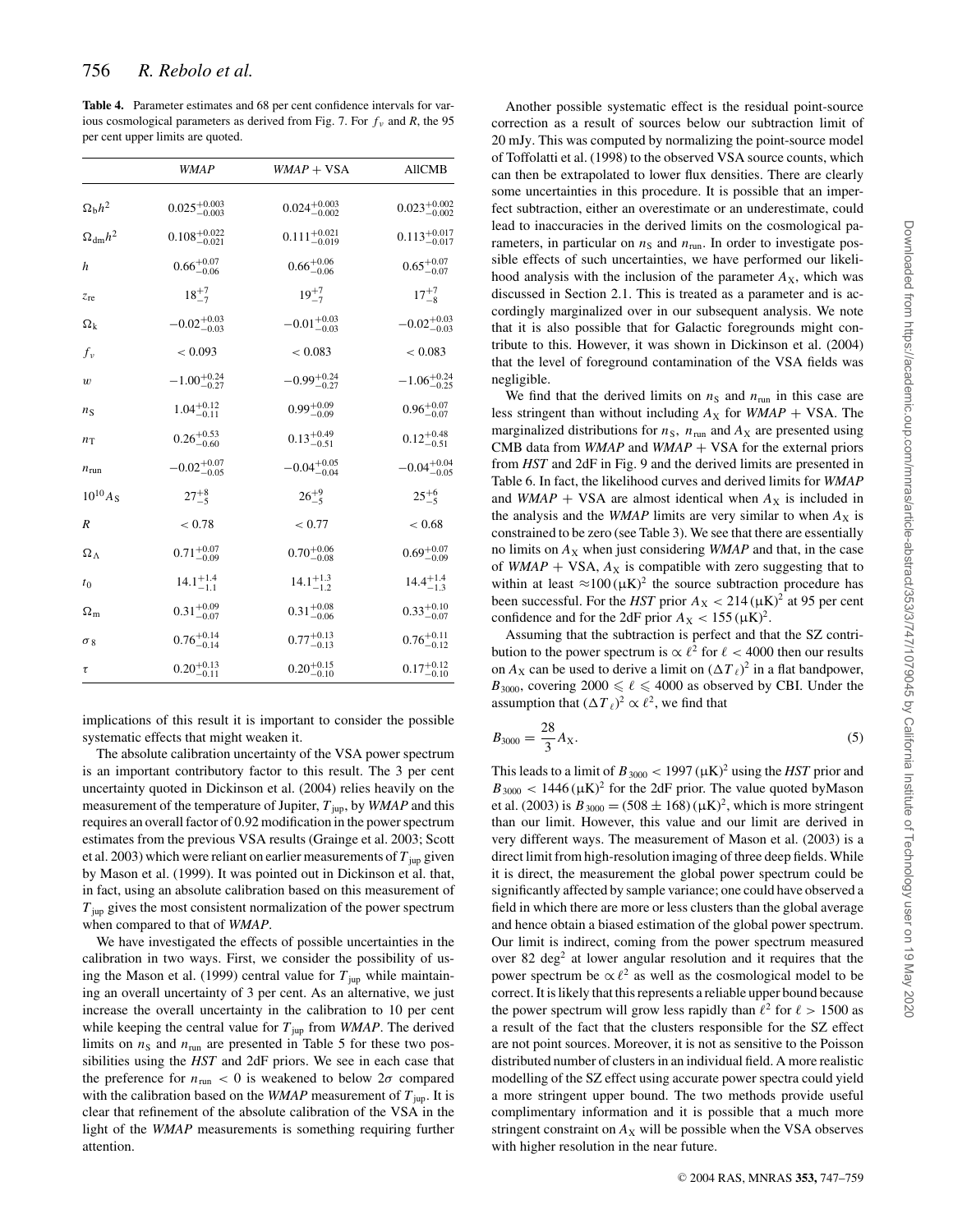

Figure 8. As for Fig. 6, but for the general 12-parameter non-flat  $\Lambda$ CDM model

**Table 5.** Limits on  $n<sub>S</sub>$  and  $n<sub>run</sub>$  in the flat  $\Lambda$ CDM model with a running spectral index for different absolute calibration schemes. The uncertainty refers to that in the power. See text for discussion.

| $T_{\text{jup}}$    | Uncertainty | External | $n_{\rm S}$            | $n_{\text{run}}$           |  |
|---------------------|-------------|----------|------------------------|----------------------------|--|
| Mason et al. (1999) | 3 per cent  | HST      | $0.93^{+0.05}_{-0.05}$ | $-0.058_{-0.038}^{+0.038}$ |  |
| Mason et al. (1999) | 3 per cent  | 2dF      | $0.93^{+0.05}_{-0.05}$ | $-0.028_{-0.037}^{+0.037}$ |  |
|                     |             |          |                        |                            |  |
| <b>WMAP</b>         | 10 per cent | HST      | $0.93^{+0.05}_{-0.05}$ | $-0.055_{-0.035}^{+0.035}$ |  |
| <i>WMAP</i>         | 10 per cent | 2dF      | $0.95^{+0.06}_{-0.06}$ | $-0.040_{-0.033}^{+0.033}$ |  |

One important feature of the power spectrum observed by *WMAP* is the apparent absence of power at very low  $\ell$ . This could be the result of some as yet unknown physics, or it could be a manifestation of the interaction between the subtle systematic effects caused by the side lobes, the Galactic cut and the power spectrum estimation algorithm used by the *WMAP* team (Efstathiou 2003). It is worth assessing to what extent our result is dependent on the measured anisotropies with  $\ell$  < 10. By excluding the multipoles with  $\ell$  < 10 from our analysis we find that  $n<sub>S</sub> = 1.01 \pm 0.07$  and  $n<sub>run</sub> = 0.007$  $\pm$  0.049, strongly suggestive of an  $n<sub>S</sub> \equiv 1$ , scale invariant initial power spectrum for *WMAP* with the 2dF prior, whereas  $n<sub>S</sub> = 0.97$ 

 $\pm$  0.06 and  $n_{\text{run}} = -0.015 \pm 0.047$  for *WMAP* + VSA and the same prior. The weakening of the constraint on  $n_{\text{run}}$  should not be a surprise because excluding multipoles with  $\ell < 10$  cuts out nearly a whole power of ten in  $k$  and  $n_{\text{run}}$  is the coefficient of a power series in  $log(k/k_c)$ . However, we see that the inclusion of the VSA tends to prefer a spectral index lower than just *WMAP*. It is clear from this that the reason for the preference for a negative running of the power spectrum when multipoles with  $\ell < 10$  are included is the tension between the measurements at  $\ell$  < 10 by *WMAP* and for  $\ell > 1000$  by the VSA.

We should comment briefly on one aspect of our analysis of the running spectral index models that is not ideal: the preferred values of  $z_{\text{re}}$  and  $\tau$ . Most recent analyses of CMB data include an upper bound one of these parameters. In Spergel et al. (2003), a flat prior of  $\tau$  < 0.3 was used when in some cases the data had a preference for a high value of  $\tau$  by virtue of the low- $\ell$  TE correlation power spectrum; our analysis is no different and we believe that this is responsible for the differences between our analysis and that of Spergel et al. (2003). All the likelihood curves and derived limits have made the not unreasonable assumption that  $z_{\text{re}} < 30$ . However, in some cases, particularly those for which we have included no prior from 2dF, the preferred values of  $z_{\text{re}}$  are close to this limit, uncomfortably close in some cases and one might be concerned that our results are sensitive to this. We find that the models with  $n_{run}$  significantly less than zero tend to have larger values of *z*re, which explains why our derived limit of  $n_{\text{run}} = -0.060 \pm 0.037$  from *WMAP* is larger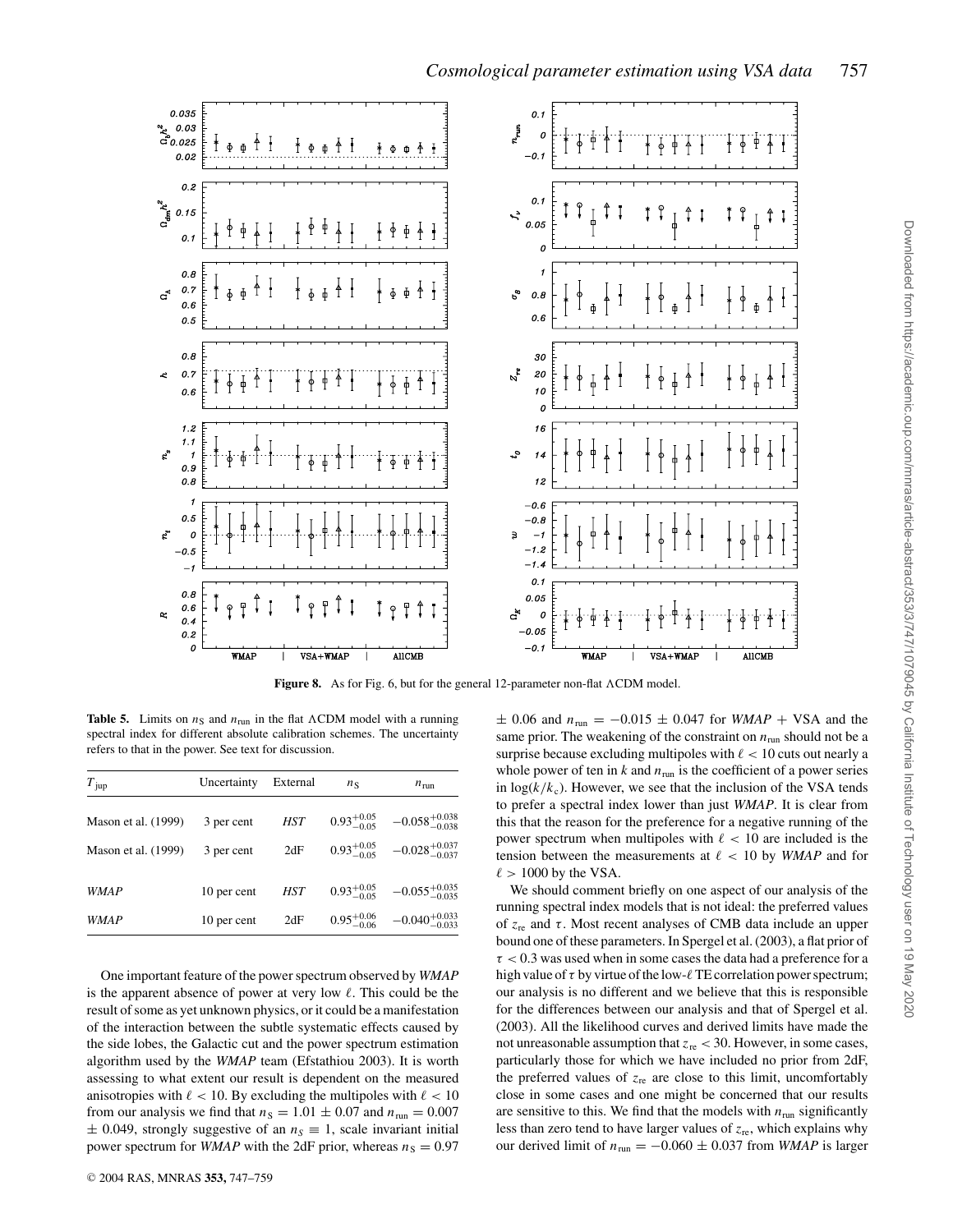

**Figure 9.** Marginalized distributions for  $n_S$ ,  $n_{run}$  and  $A_X$  when  $A_X$  is allowed to vary. The line styles are as in Fig. 1. but *COBE* + VSA is excluded The left-hand column is for the *HST* prior and the right-hand column is for the 2dF prior.

**Table 6.** Limits on  $n_S$ ,  $n_{run}$  and  $A_X$  in the flat  $\Lambda$ CDM model with a running spectral index when the parameter  $A_X$  is included. The final column is the 95 per cent confidence upper limit on  $A_X$ . The units of  $A_X$  are in  $(\mu K)^2$ .

| <b>CMB</b>   | External | $n_{\rm S}$            | $n_{\text{run}}$           | $A_X$         | $A_X(2\sigma)$ |
|--------------|----------|------------------------|----------------------------|---------------|----------------|
| <i>WMAP</i>  | HST      | $0.95^{+0.06}_{-0.06}$ | $-0.059_{-0.039}^{+0.039}$ | Unconstrained |                |
| $WMAP + VSA$ | HST      | $0.93^{+0.06}_{-0.06}$ | $-0.061_{-0.038}^{+0.038}$ | $-46 \pm 132$ | ${<}214$       |
| <i>WMAP</i>  | 2dF      | $0.96^{+0.06}_{-0.06}$ | $-0.036_{-0.036}^{+0.036}$ | Unconstrained |                |
| $WMAP + VSA$ | 2dF      | $0.94^{+0.06}_{-0.06}$ | $-0.043_{-0.035}^{+0.035}$ | $-86 \pm 123$ | ${<}155$       |

than the one quoted in Spergel et al. (2003). It also suggests that, by excluding  $z_{\text{re}} > 30$ , we have weakened the constraint on  $n_{\text{run}}$  rather than artificially modifying the preferred value away from zero. An epoch of reionization with  $z_{\text{re}} \approx 30$  would seem unlikely in the context of early structures being the source of ionization, but it is clear that the data suggest it.

For the general 12-parameter  $\Lambda$ CDM model, we find that our marginalized distributions for  $n<sub>S</sub>$  and  $n<sub>run</sub>$  are broadened, as one would expect. Nevertheless, even in this case, the addition of VSA data significantly reduces tails of the distributions for  $n<sub>S</sub>$  greater than unity and for positive *n*run, as compared with using *WMAP* as the only CMB data set. Indeed, these effects are reinforced by the use of the AllCMB data set. The inclusion of additional CMB data beyond *WMAP* also leads to a noticeable reduction in the preferred value of  $\omega_{\rm b}$  and a corresponding increase in  $\omega_{\rm dm}$ .

To summarize, we find that there is evidence for  $n_{run} < 0$  in a limited class of models, but within the general  $\Lambda$ CDM model with 12 parameters the evidence is much weaker. Standard models of inflation are generally incompatible with such large negative values of  $n_{run}$ , but the data appears to point in that direction, although not totally conclusively. The inclusion of an external prior from 2dF appears to weaken the result by fixing  $\Omega_m \approx 0.3$  in conjunction with the CMB data. The measurement of  $\Omega_m h$  using the galaxy power spectrum is responsible for this shift. It is an interesting question as to how reliable this measurement is because a slight shift in the results, a preference for  $\Omega_m h \approx 0.17$  rather than  $\Omega_m h \approx 0.21$ , would bring their preferred value into line with that suggested by the CMB alone and would uphold the possibility of  $n_{run} < 0$ . Because none of the galaxy redshift surveys have conclusively observed the turnover in the power spectrum on which this determination of  $\Omega_m h$